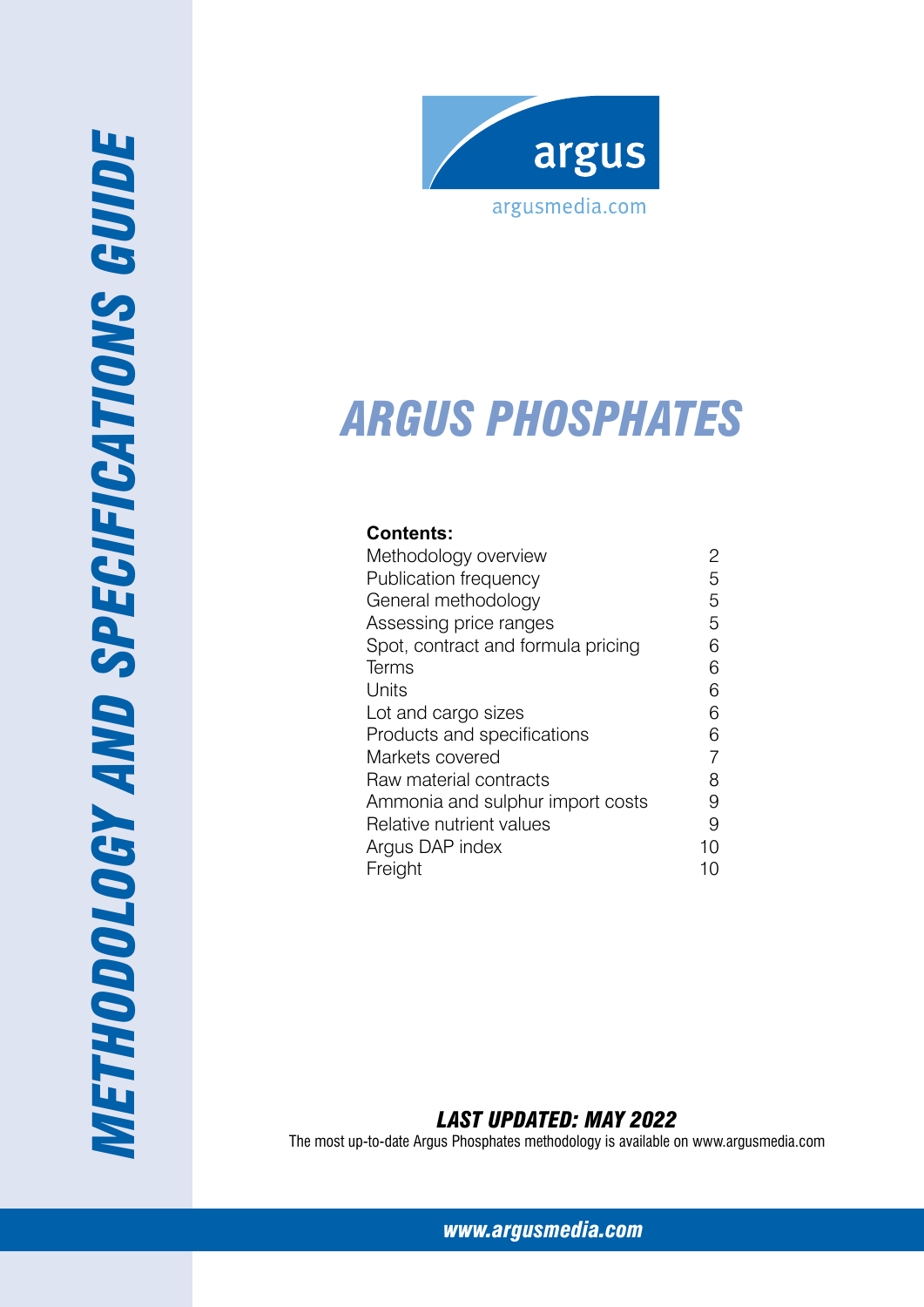## <span id="page-1-0"></span>**Methodology overview**

## **Methodology rationale**

Argus strives to construct methodologies that reflect the way the market trades. Argus aims to produce price assessments which are reliable indicators of commodity market values and are free from distortion. As a result, the specific currencies, volume units, locations and other particulars of an assessment are determined by industry conventions.

In the phosphates markets, Argus publishes prices as laid out in the specifications and methodology guide. Argus uses the trading period deemed by Argus to be most appropriate, in consultation with industry, to capture market liquidity.

In order to be included in the assessment process, deals must meet the minimum volume, delivery, timing and specification requirements in our methodology. In illiquid markets, Argus assesses the range within which product could have traded by applying a strict process outlined later in this methodology.

## **Survey process**

Argus price assessments are informed by information received from a wide cross section of market participants, including producers, consumers and intermediaries. Argus reporters engage with the industry by proactively polling participants for market data. Argus will contact and accept market data from all credible market sources including front and back office of market participants and brokers. Argus will also receive market data from electronic trading platforms and directly from the back offices of market participants. Argus will accept market data by telephone, instant messenger, email or other means.

Argus encourages all sources of market data to submit all market data to which they are a party that falls within the Argus stated methodological criteria for the relevant assessment. Argus encourages all sources of market data to submit transaction data from back office functions.

Throughout all markets, Argus is constantly seeking to increase the number of companies willing to provide market data. Reporters are mentored and held accountable for expanding their pool of contacts. The number of entities providing market data can vary significantly from week to week based on market conditions.

For certain price assessments identified by local management, if more than 50pc of the market data involved in arriving at a price assessment is sourced from a single party the supervising editor will engage in an analysis of the market data with the primary reporter to ensure that the quality and integrity of the assessment has not been affected.

## **Market data usage**

In each market, Argus uses the methodological approach deemed to be the most reliable and representative for that market. Argus will utilise various types of market data in its methodologies, to include:

- Transactions
- Bids and offers
- Other market information, to include spread values between grades, locations, timings, and many other data.

In many markets, the relevant methodology will assign a relatively higher importance to transactions over bids and offers, and a relatively higher importance to bids and offers over other market information. Certain markets however will exist for which such a hierarchy would produce unreliable and non-representative price assessments, and so the methodology must assign a different relative importance in order to ensure the quality and integrity of the price assessment. And even in markets for which the hierarchy normally applies, certain market situations will at times emerge for which the strict hierarchy would produce non-representative prices, requiring Argus to adapt in order to publish representative prices.

## **Verification of transaction data**

Reporters carefully analyse all data submitted to the price assessment process. These data include transactions, bids, offers, volumes, counterparties, specifications and any other information that contributes materially to the determination of price. This high level of care described applies regardless of the methodology employed. Specific to transactions, bids, and offers, reporters seek to verify the price, the volume, the specifications, location basis, and counterparty. In some transactional average methodologies, reporters also examine the full array of transactions to match counterparties and arrive at a list of unique transactions. In some transactional average methodologies, full details of the transactions verified are published electronically and are accessible to subscribers. The deals are also published in the daily report.

Several tests are applied by reporters in all markets to transactional data to determine if it should be subjected to further scrutiny. If a transaction has been identified as failing such a test, it will receive further scrutiny. For assessments used to settle derivatives and for many other assessments, Argus has established internal procedures that involve escalation of inquiry within the source's company and escalating review within Argus management. Should this process determine that a transaction should be excluded from the price assessment process, the supervising editor will initiate approval and, if necessary, documentation procedures.

## **Primary tests applied by reporters**

- Transactions not transacted at arm's length, including deals between related parties or affiliates.
- Transaction prices that deviate significantly from the mean of all transactions submitted for that week.
- Transaction prices that fall outside of the generally observed lows and highs that operated throughout the trading week.
- Transactions that are suspected to be a leg of another transaction or in some way contingent on an unknown transaction.
- Single deal volumes that significantly exceed the typical transaction volume for that market.
- Transaction details that are identified by other market participants as being for any reason potentially anomalous and perceived by Argus to be as such.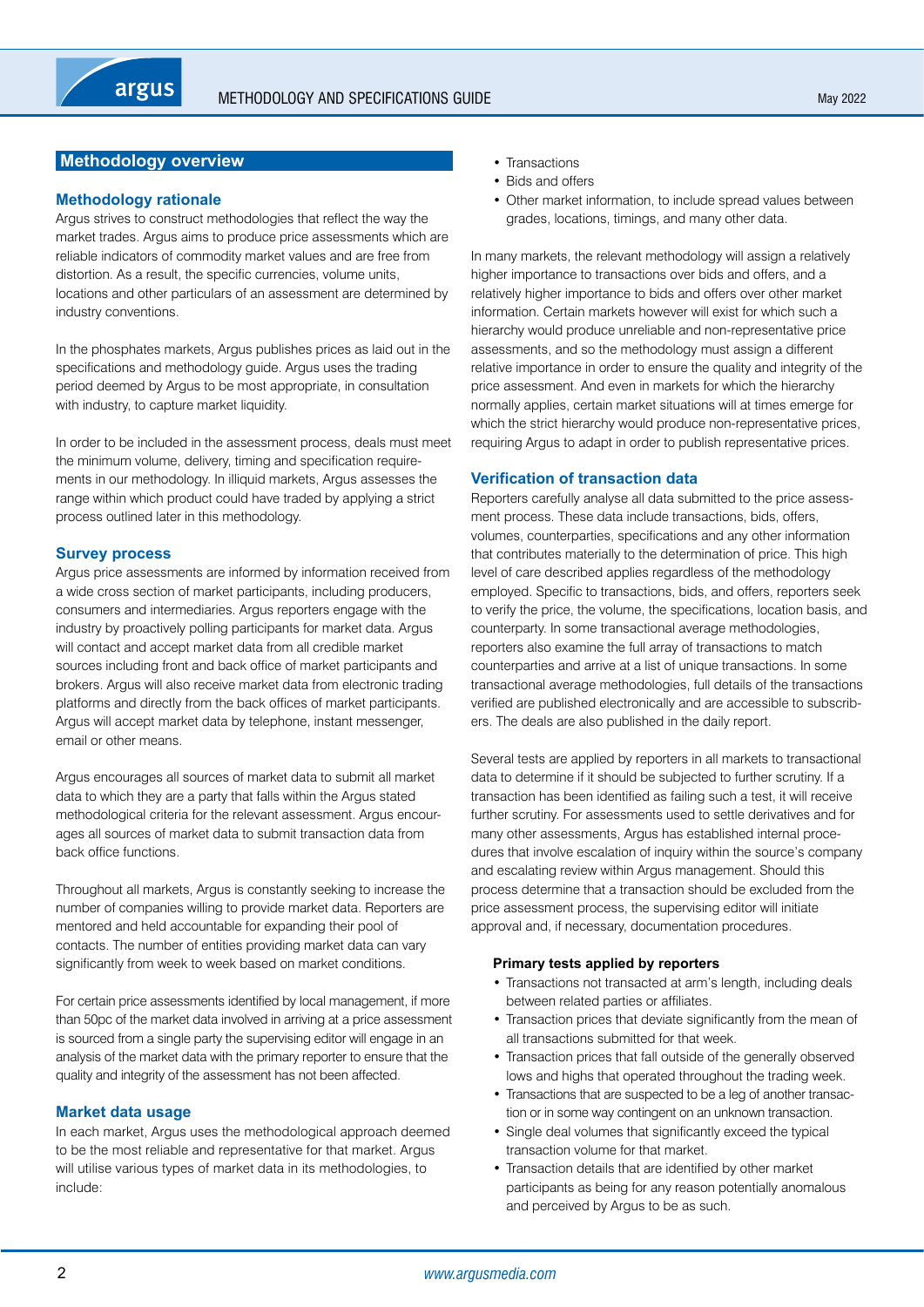- Transaction details that are reported by one counterparty differently than the other counterparty.
- Any transaction details that appear to the reporter to be illogical or to stray from the norms of trading behaviour. This could include but is not limited to divergent specifications, unusual delivery location and counterparties not typically seen.
- Transactions that involve the same counterparties, the same price and delivery dates are checked to see that they are separate deals and not one deal duplicated in Argus records.

## **Secondary tests applied by editors for transactions identified for further scrutiny**

## **Transaction tests**

- The impact of linkage of the deal to possible other transactions such as contingent legs, exchanges, options, swaps, or other derivative instruments. This will include a review of transactions in markets that the reporter may not be covering.
- The nature of disagreement between counterparties on transactional details.
- The possibility that a deal is directly linked to an offsetting transaction that is not publicly known, for example a "wash trade" which has the purpose of influencing the published price.
- The impact of non-market factors on price or volume, including distressed delivery, credit issues, scheduling issues, demurrage, or containment.

## **Source tests**

- The credibility of the explanation provided for the outlying nature of the transaction.
- The track record of the source. Sources will be deemed more credible if they
	- Regularly provide transaction data with few errors.
	- Provide data by Argus' established deadline.
	- Quickly respond to queries from Argus reporters.
	- Have staff designated to respond to such queries.
- How close the information receipt is to the deadline for information, and the impact of that proximity on the validation process.

## **Assessment guidelines**

When insufficient, inadequate, or no transaction information exists, or when Argus concludes that a transaction based methodology will not produce representative prices, Argus reporters will make an assessment of market value by applying intelligent judgment based on a broad array of factual market information. Reporters must use a high degree of care in gathering and validating all market data used in determining price assessments, a degree of care equal to that applying to gathering and validating transactions. The information used to form an assessment could include deals done, bids, offers, tenders, spread trades, exchange trades, fundamental supply and demand information and other inputs.

The assessment process employing judgment is rigorous, replicable, and uses widely accepted valuation metrics. These valuation

metrics mirror the process used by physical commodity traders to internally assess value prior to entering the market with a bid or offer. Applying these valuation metrics along with sound judgment significantly narrows the band within which a commodity can be assessed, and greatly increases the accuracy and consistency of the price series. The application of judgment is conducted jointly with the supervising editor, in order to be sure that guidelines below are being followed. Valuation metrics include the following:

## Relative value transactions

Frequently transactions occur which instead of being an outright purchase or sale of a single commodity, are instead exchanges of commodities. Such transactions allow reporters to value less liquid markets against more liquid ones and establish a strong basis for the exercise of judgment.

- Exchange one commodity for a different commodity in the same market at a negotiated value.
- Exchange delivery dates for the same commodity at a negotiated value.
- Exchange a commodity in one location for the same commodity at another location at a negotiated value.

## Bids and offers

If a sufficient number of bids and offers populate the market, then the highest bid and the lowest offer can be assumed to define the boundaries between which a deal could be transacted.

## Comparative metrics

The relative values between compared commodities are readily discussed in the market and can be discovered through dialogue with market participants. These discussions are the precursor to negotiation and conclusion of transactions.

- Comparison to the same commodity in another market centre.
- Comparison to a more actively traded but slightly different specification commodity in the same market centre.
- Analysis of prices in forward markets for physically deliverable commodity that allow extrapolation of value into the prompt timing for the commodity assessed.
- Comparison to the commodity's primary feedstock or primary derived product(s).
- Comparison to trade in the same commodity but in a different modality (as in barge versus oceangoing vessel) or in a different total volume (as in full cargo load versus partial cargo load).

## **Volume minimums and transaction data thresholds**

Because of the varying transportation infrastructure found in all commodity markets, Argus typically does not establish thresholds strictly on the basis of a count of transactions, as this could lead to unreliable and non-representative assessments. Instead, minimum volumes are typically established which may apply to each transaction accepted, to the aggregate of transactions, to transactions which set a low or high assessment or to other volumetrically relevant parameters.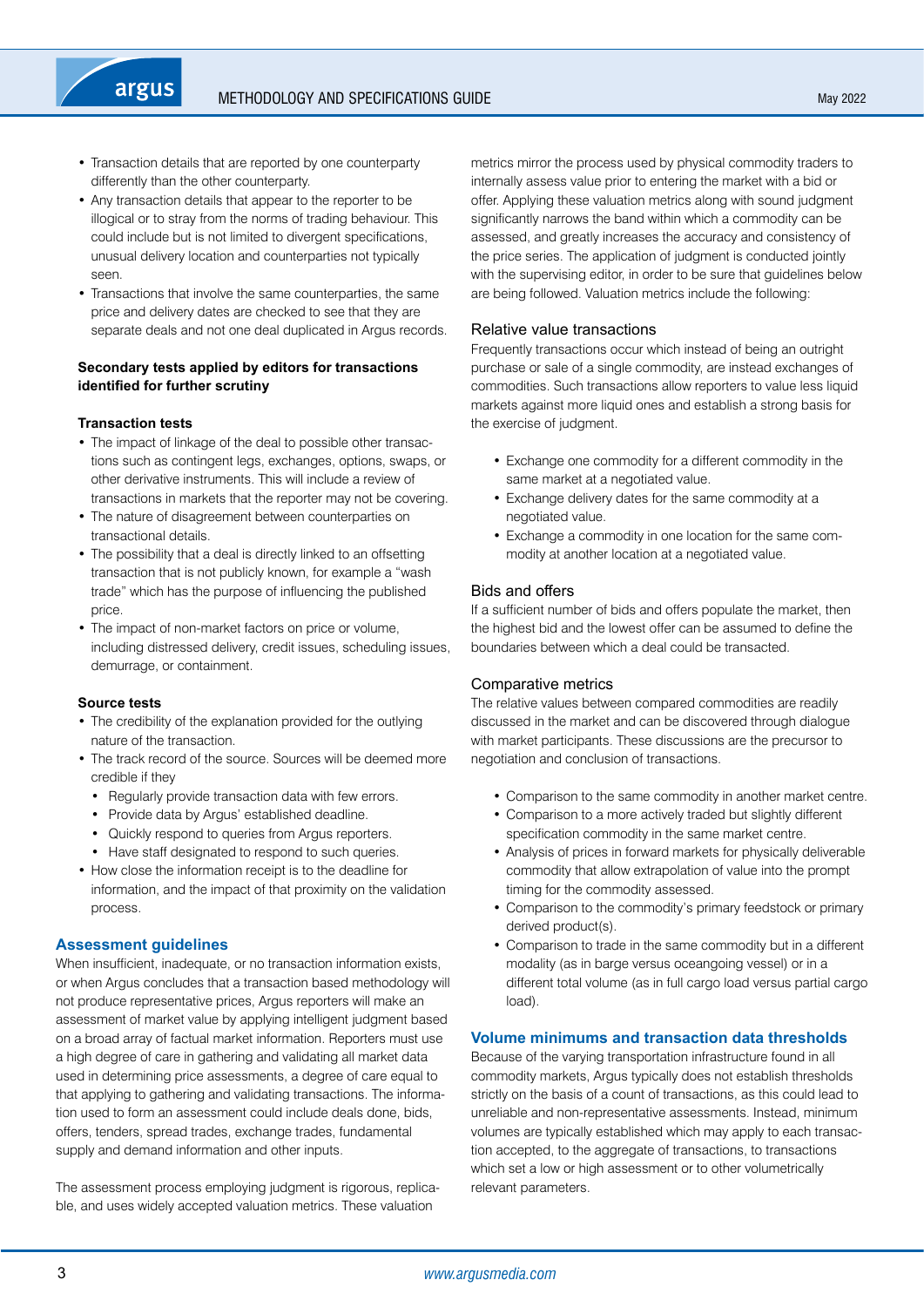

For price assessments used to settle derivatives, Argus will seek to establish minimum transaction data thresholds and when no such threshold can be established Argus will explain the reasons. These thresholds will often reflect the minimum volumes necessary to produce a transaction-based methodology, but may also establish minimum deal parameters for use by a methodology that is based primarily on judgment.

Should no transaction threshold exist, or should submitted data fall below this methodology's stated transaction data threshold for any reason, Argus will follow the procedures outlined elsewhere in this document regarding the exercise of judgment in the price assessment process.

#### Minimum transaction thresholds

| <b>Assessment</b>      | Minimum trade volume for<br>inclusion in assessment |  |  |  |
|------------------------|-----------------------------------------------------|--|--|--|
| fob bulk DAP/MAP Tampa | 5.000t                                              |  |  |  |

## **Transparency**

Argus values transparency in markets. As a result, we publish lists of deals in our reports that include price, basis, counterparty and volume information. The deal tables allow subscribers to cross check and verify the deals against the prices. Argus feels transparency and openness is vital to developing confidence in the price assessment process.

## **Swaps and forwards markets**

Argus publishes forward assessments for numerous markets. These include forward market contracts that can allow physical delivery and swaps contracts that swap a fixed price for the average of a floating published price. Argus looks at forward swaps to inform physical assessments but places primary emphasis on the physical markets.

## **Publications and price data**

Argus Phosphates prices are published in the Argus Phosphates report. Subsets of these prices appear in other Argus market reports and newsletters in various forms. The price data are available independent of the text-based report in electronic files that can feed into various databases. These price data are also supplied through various third-party data integrators. The Argus website also provides access to prices, reports and news with various web-based tools. All Argus prices are kept in a historical database and available for purchase. Contact your local Argus office for information.

## **Corrections to assessments**

Argus will on occasion publish corrections to price assessments after the publication date. We will correct errors that arise from clerical mistakes, calculation errors, or a misapplication of our stated methodology. Argus will also correct errors that arise from mistakes made by market participants in reporting transactions. Argus will not retroactively assess markets based on new information learned after the assessments are published.

#### **Ethics and compliance**

Argus operates according to the best practices in the publishing field, and maintains thorough compliance procedures throughout the firm. We want to be seen as a preferred provider by our subscribers, who are held to equally high standards, while at the same time maintaining our editorial integrity and independence. Argus has a strict ethics policy that applies to all staff. The policy can be found on our website at [www.argusmedia.com.](www.argusmedia.com) Included in this policy are restrictions against staff trading in commodities or related stocks, and guidelines for accepting gifts. Argus also has strict policies regarding central archiving of email and instant messenger communication, maintenance and archiving of notes, and archiving of spreadsheets and deal lists used in the price assessment process. Argus publishes prices that report and reflect prevailing levels for open-market arms length transactions (please see the [Argus Global Compliance Policy](http://www.argusmedia.com/about-argus/how-we-work/) for a detailed definition of arms length).

#### **Consistency in the assessment process**

Argus recognises the need to have judgment consistently applied by reporters covering separate markets, and by reporters replacing existing reporters in the assessment process. In order to ensure this consistency, Argus has developed a programme of training and oversight of reporters. This programme includes:

- A global price reporting manual describing among other things the guidelines for the exercise of judgment.
- Cross-training of staff between markets to ensure proper holiday and sick leave backup. Editors that float between markets to monitor staff application of best practices.
- Experienced editors overseeing reporting teams are involved in daily mentoring and assisting in the application of judgment for illiquid markets.
- Editors are required to sign-off on all price assessments each week, thus ensuring the consistent application of judgment.

## **Review of methodology**

The overriding objective of any methodology is to produce price assessments which are reliable indicators of commodity market values and are free from distortion. As a result, Argus editors and reporters are regularly examining our methodologies and are in regular dialogue with the industry in order to ensure that the methodologies are representative of the physical market being assessed. This process is integral with reporting on a given market. In addition to this ongoing review of methodology, Argus conducts reviews of all of its methodologies and methodology documents on at least an annual basis.

Argus market report editors and management will periodically and as merited initiate reviews of market coverage based on a qualitative analysis that includes measurements of liquidity, visibility of market data, consistency of market data, quality of market data and industry usage of the assessments. Report editors will review:

- Appropriateness of the methodology of existing assessments
- Termination of existing assessments
- Initiation of new assessments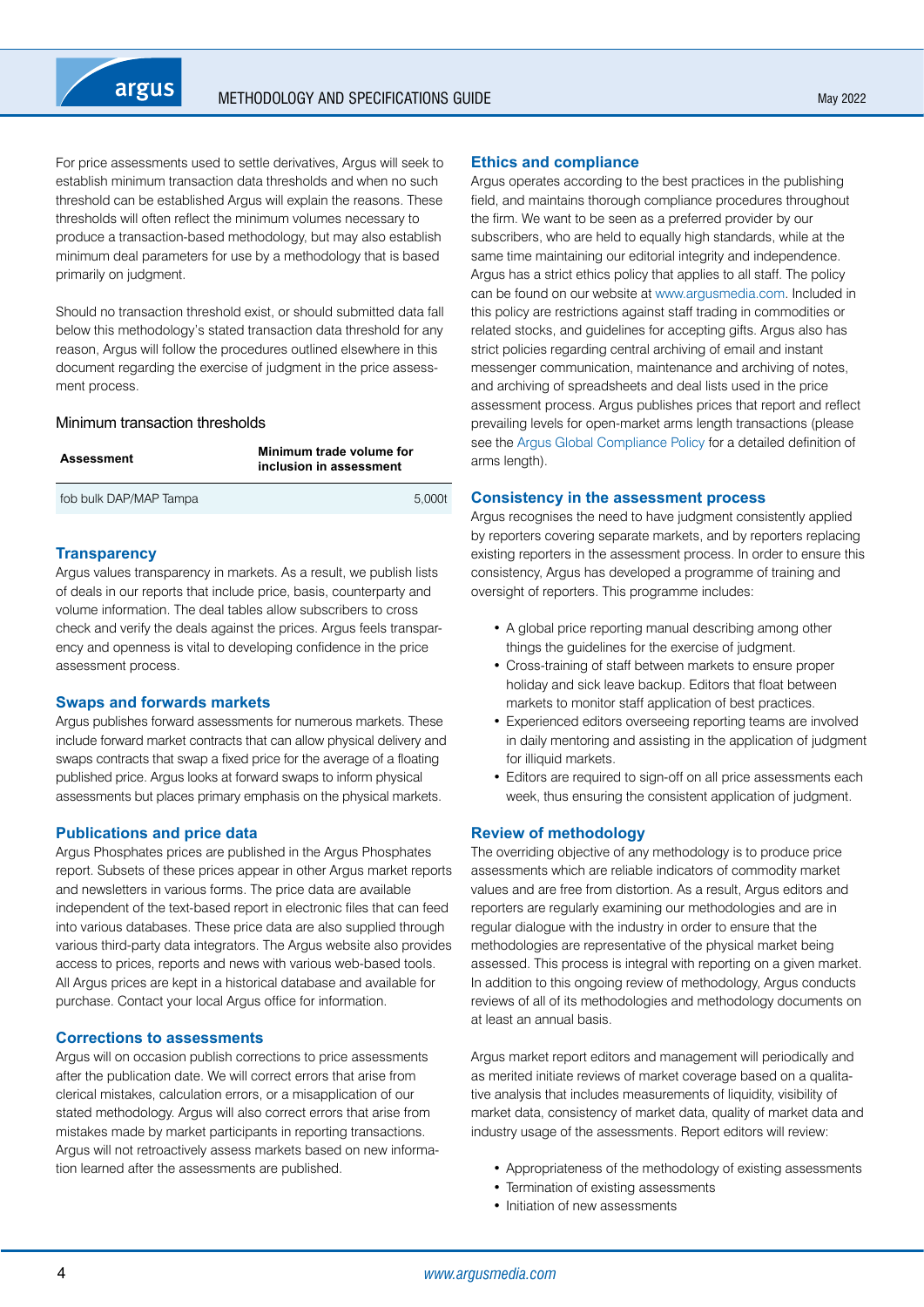<span id="page-4-0"></span>

The report editor will initiate an informal process to examine viability. This process includes:

- Informal discussions with market participants
- Informal discussions with other stakeholders
- Internal review of market data

Should changes, terminations, or initiations be merited, the report editor will submit an internal proposal to management for review and approval. Should changes or terminations of existing assessments be approved, then formal procedures for external consultation are begun.

## **Changes to methodology**

Formal proposals to change methodologies typically emerge out of the ongoing process of internal and external review of the methodologies. Formal procedures for external consultation regarding material changes to existing methodologies will be initiated with an announcement of the proposed change published in the relevant Argus report. This announcement will include:

- Details on the proposed change and the rationale
- Method for submitting comments with a deadline for submissions
- For prices used in derivatives, notice that all formal comments will be published after the given consultation period unless submitter requests confidentiality

Argus will provide sufficient opportunity for stakeholders to analyse and comment on changes, but will not allow the time needed to follow these procedures to create a situation wherein unrepresentative or false prices are published, markets are disrupted, or market participants are put at unnecessary risk. Argus will engage with industry throughout this process in order to gain acceptance of proposed changes to methodology. Argus cannot however guarantee universal acceptance and will act for the good order of the market and ensure the continued integrity of its price assessments as an overriding objective.

Following the consultation period. Argus management will commence an internal review and decide on the methodology change. This will be followed by an announcement of the decision, which will be published in the relevant Argus report and include a date for implementation. For prices used in derivatives, publication of stakeholders' formal comments that are not subject to confidentiality and Argus' response to those comments will also take place.

## **Publication frequency**

Argus publishes the Argus Phosphates report once a week on a Thursday evening in the UK. The report is published 51 weeks of the year. The Argus Phosphates report is not published for one week during the Christmas/New Year holidays in the UK, although the precise dates of non-publication are dependent on when holidays fall within the week. A full publication schedule is available at [www.](www.argusmedia.com) [argusmedia.com](www.argusmedia.com).

## **General methodology**

Argus surveys a wide variety of market participants during the course of the week including producers, trader, buyers, sellers and other market analysts. This survey seeks to confirm what trade has been done, by whom, as well as firm bids and offers. The goal is to cross-check market transactions from all participants wherever possible. The survey also seeks to ascertain fundamentals data, tender news and supply and demand information. Argus will contact and accept market data from all credible market sources including front and back office of market participants and brokers.

In assessing free on board (fob) prices, Argus speaks with key producers in the exporting regions, as well as trading firms. Awards under sales tenders can also define fob pricing. Argus also uses netbacks from cost and freight (cfr) levels in destination markets in order to gauge an appropriate fob price.

In assessing cfr prices, Argus speaks with relevant parties in destination markets, including buyers, producers and trading firms. Awards under buy tenders can also define cfr levels.

Argus attempts to speak to all parties involved in a transaction. Argus also consults with freight brokers to ensure accurate netback calculations.

## **Assessing price ranges**

Phosphate prices are assessed in various regions, countries and within countries on a fob basis in the main export regions and on a cfr basis in the main destination markets. Deals, bids and offers must be considered repeatable to be reflected in the assessments.

The report seeks to determine price ranges in which transactions are taking place or in which transactions could have taken place between a willing buyer and seller.

When there is sufficient liquidity and deals data are deemed reliable and representative, the price range will be defined on the low and the high end of confirmed deals concluded throughout the trading week. These deals must meet the minimum volumes and strict delivery timing, as well as specifications as laid down in this methodology.

Information on transactions, bids and offers that lie outside the specifications of timing, size, location and quality may be used in assessing price ranges, but deals that lie within these specifications are given most weight. Offers and bids under tenders, even though unawarded, can also be used in assessing market prices.

In markets that periodically lack liquidity, Argus may assess price ranges based on a range of other market information including netbacks to more liquid markets and market fundamentals.

The price guide reflects the last seven days of business Friday through to Thursday — market information will be collected up until 17:00 UK time on the Thursday of publication. However, while all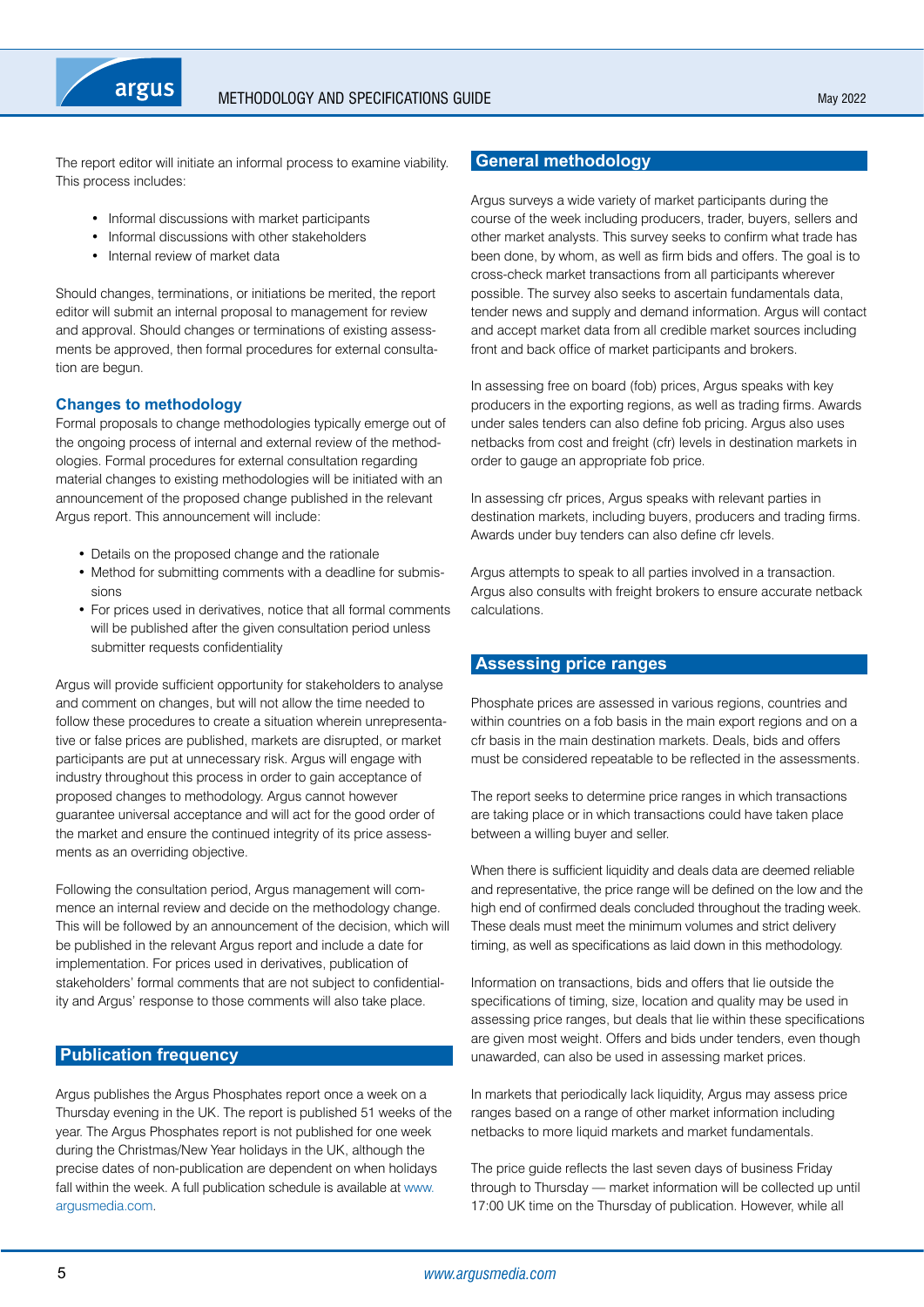<span id="page-5-0"></span>

information and trades are taken into account, in periods of high volatility, assessments are weighed towards trading activity later in the week or at the end of the Thursday of the assessment.

## **Spot, contract and formula pricing**

#### **Spot**

Spot pricing refers to specific cargoes sold that are scheduled to load within 40 days of the sale being agreed. These prices are cash prices, i.e. net of any credit.

## **Contract**

Contract pricing is split out from spot market assessments and refers to a significant sales volume spread over a minimum three-month shipping period.

Quarterly contract prices are updated when prices for the relevant quarter have been agreed, not necessarily or automatically at the beginning of that quarter.

#### **Formula**

Formula pricing is an arrangement where a buyer and seller agree in advance that the price to be paid for a product delivered in the future will be based on a pre-determined calculation, sometimes utilising published prices from Argus and/or other publications. Given that the exact nature of the calculation or the agreement between the parties is often private and confidential, and if the deal is considered a one-off (i.e not repeatable), then calculated netbacks are not used in formulation of a spot price range. However, if a buyer and seller use this method of pricing for multiple transactions on a specific trade route, then the editor may use the deal in formulating a spot price range using current known cfr levels, domestic prices in the destination country and indicative freight rates.

## **Terms**

Some transactions are conducted on a sight/cash basis, but where credit terms apply, e.g. up to 180 days, these are taken into account and subtracted from the price so that the published price is net of credit or other terms.

One exception is the quarterly phosphoric acid price in India, which will usually include 30 days' credit and is quoted as such.

## **Units**

All prices are assessed in US \$/t, apart from US domestic references, which are priced in short tons (st). The report includes a price assessment for phosphoric acid that is expressed in \$/t P2O5 (merchant grade phosphoric acid is shipped as a 54% P2O5 solution). The phosphate Price Guide includes an assessment for US molten sulphur quarterly contracts cfr Tampa, which is expressed in US long tons.

## **Lot and cargo sizes**

For international trade, the minimum lot size used for consideration and inclusion in the relevant price range is 5,000t of a particular product (this includes part cargoes on larger vessels including other fertilizers and for which the freight rate may be more favourable, although this will be explained in the text). The exception is prices quoted in the US domestic market for which the price is indicative of one barge, assumed to be carrying a minimum of 1,500st, with no set maximum number of barges. There may be occasions when a barge is loaded with less quantity for reasons of low draught levels, but this will be explained fully in the text.

For the phosphates report, Argus considers cargoes as follows — typically short sea routes in Europe (for example from north Africa) employ vessels of 5,000-6,000t. Deepsea voyages employ handysize vessels and above:

- Minimum 5,000t (for example Mediterranean vessels from north Africa)
- Handysize 10,000-35,000t (the majority of deepsea phosphate trade)
- Handymax (35,000-59,000t)
- Panamax (60,000-85,000t plus)
- Post-panamax 85,000t and above (OCP began loading such vessels in Jorf Lasfar, Morocco, in early 2015)

In the US domestic phosphates market:

- A typical barge on Nola is 1,500st
- A central Florida railcar is minimum 100st

## **Products and specifications**

**Diammonium phosphate (DAP)** is a dry, bulk fertilizer containing 18pc nitrogen and 46pc phosphate by weight. It is produced by combining ammonia with phosphoric acid and is widely used in granular form for direct application to land or as a feedstock for bulk blending for NPK manufacture. Prices are only assessed based on deals concluded in the agricultural sector. Sales to the industrial sector may be discussed in the text, but will not form part of the assessment.

**Monammonium phosphate (MAP)** is a dry bulk fertilizer containing typically 11-12pc nitrogen and 52pc phosphate by weight. It is also formulated by adding phosphoric acid to ammonia solution and can be used for direct application or for use as a raw material in bulk blending. Argus assesses the MAP price for product with minimum 52pc phosphate by weight. Typical grade includes Moroccan 11-52 and Russian 12-52 MAP. Other types of product, particularly 11-44 and 10-50 MAP from China, are mentioned in the text and prices reported.

**Triple superphosphate (TSP)** 46pc P2O5 (straight fertilizer - i.e. no N or K).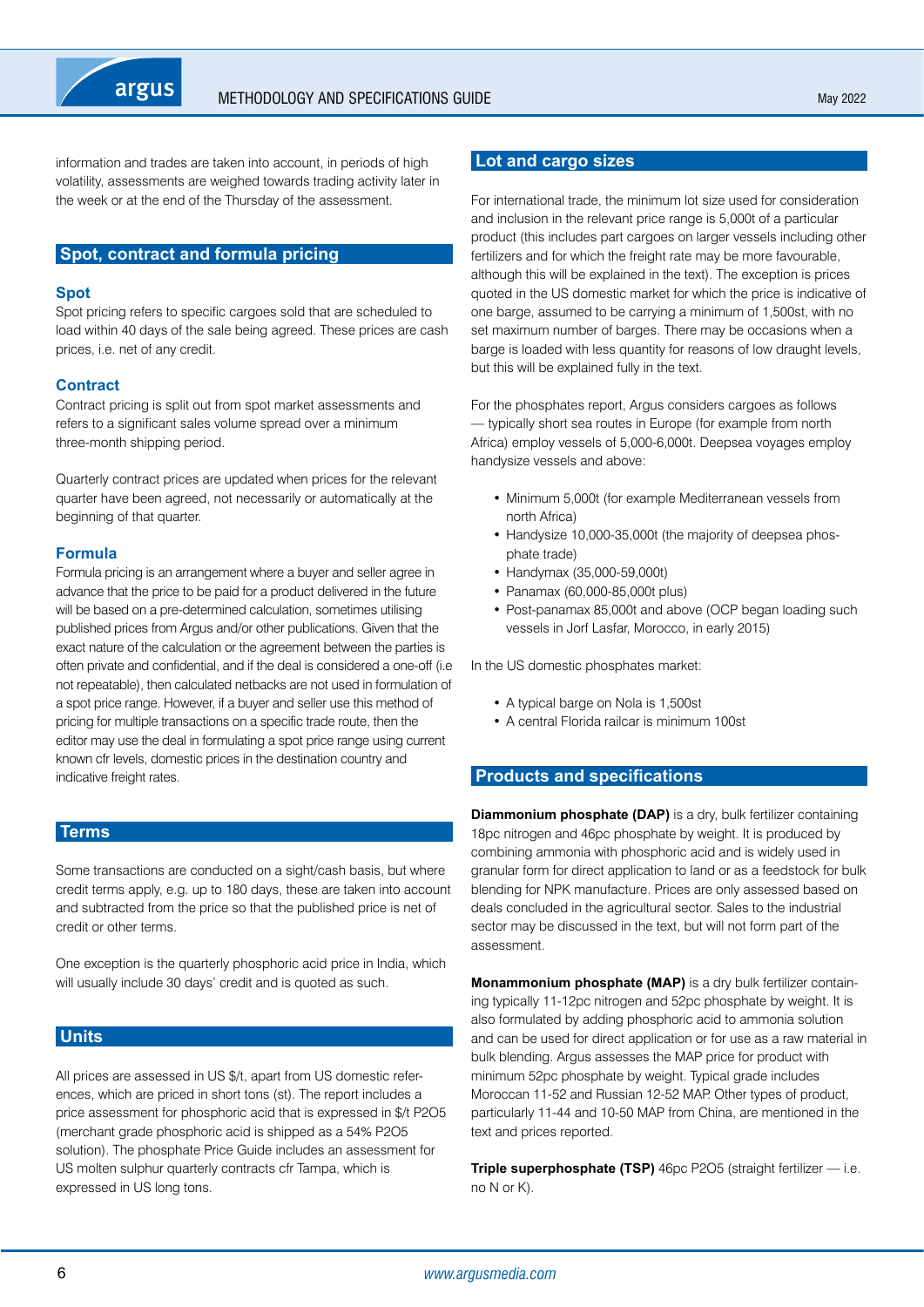<span id="page-6-0"></span>**Single superphosphate (SSP)** 21pc P2O5 (low analysis straight fertilizer) — is a low analysis fertilizer and international trade is thin as most product is manufactured and consumed locally, particularly in Brazil and India. Prices are quoted in specific country text sections as a guide, but Argus does not quote such prices in its price guide.

**Phosphoric acid 100pc P2O5** (as merchant grade 54pc P2O5 solution) usually quoted in terms of tonne P2O5, i.e. 100pc P2O5 content, although it is actually shipped in a 54pc concentration, called merchant grade acid or phosphoric acid solution, for ease of handling and storage. Phosphoric acid is a liquid, is highly corrosive and dangerous and has to be shipped in stainless steel tankers.

**Phosphate rock** — phosphate fertilizers are made from phosphate rock (calcium phosphate). This is mined as an ore either by opencast (strip) or underground mining. Phosphate rock is present in many countries, but is only present in commercially viable quantities in a few (Morocco has 80pc of global reserves). The phosphate content or grade of phosphate rock is expressed as phosphorus pentoxide (P2O5). In the phosphate industry and consequently Argus reports, the phosphate content of the rock is usually expressed as tricalcium phosphate and traditionally referred to as bone phosphate of lime (BPL) (P2O5  $\times$  2.1853 = BPL). Manufacturers of phosphoric acid and phosphate fertilizers normally stipulate a minimum content of 28pc P2O5, and most marketed grades of phosphate rock contain more than 30pc P2O5 (65pc BPL). The concentration of P2O5 in the rock determines its quality. The higher the P2O5 content, the higher the rock quality. Phosphate rock is washed and treated to remove impurities at the mine. It is then processed through reaction with sulphuric acid to make phosphoric acid. Phosphoric acid is the main intermediate product used to make DAP, MAP, TSP and some compound fertilizers. The production of 1t of phosphoric acid requires approximately 3.5t of phosphate rock.

## **Markets covered**

## **Spot prices**

DAP/MAP/TSP — fob bulk

#### **DAP/MAP Tampa**

During periods of illiquidity, Argus may calculate a netback fob price on the basis of achievable cfr prices in Latin America. Normally, the price is rolled over if no new business or offers are reported.

Netbacks from shipments of US product to Mosaic's distributions systems offshore — particularly in Brazil and India — are not included in the range, nor are netbacks from contract DAP shipments to Japan, Australia and Canada.

## **DAP/MAP Tampa fob equivalent netback Brazil**

The Argus MAP cfr Brazil price assessment less the Argus Tampa-Brazil (25,000-35,000t) freight rate assessment giving an equivalent netback for US product moving to Brazil under contract.

See the [Argus Brazil Grains and Fertilizer methodology](https://www.argusmedia.com/-/media/Files/methodology/argus-brazil-grains-and-fertilizer.ashx) for more information on the DAP cfr Brazil price assessment.

## **DAP fob Tampa equivalent netback India**

The cfr DAP India price less the Argus Tampa-west coast India (55,000-60,000t) freight rate assessment.

The result is a theoretical netback to Tampa from Mosaic's distribution business within India.

#### **DAP Tunisia**

During periods of illiquidity, the range may be defined on the basis of Moroccan DAP pricing, as both serve similar markets. Allowance is made for freight differentials. Contract shipments to Bangladesh are not included.

#### **DAP Morocco**

This price range is defined by sales made by OCP.

#### **Morocco DAP fob equivalent netback US terminals**

The Argus DAP Twin Cities fot price assessment less the Argus Mississippi river-St Paul spot barge freight rate assessment, throughput costs regularly reviewed by Argus including loading and unloading from barges at New Orleans and at the terminal, and an estimated freight from Jorf Lasfar to New Orleans.

See the [Argus North American Fertilizer methodology](http://www.argusmedia.com/~/media/files/pdfs/meth/argus-north-american-fertilizer.pdf?la=en) for more information on the DAP Twin Cities fot price and barge freight rate assessments. The price is a theoretical netback to OCP Morocco.

*Note: US price and barge freight assessments are converted from short to metric tonnes as part of the netback calculation*

#### **DAP fob Egypt**

In times of illiquidity, the price can be assessed based on the latest sales from other north African origins.

#### **DAP Lithuania Baltic**

DAP exported from the port of Klaipeda.

**DAP Russia Baltic/Black Sea**

**DAP China**

**DAP Saudi Arabia (KSA)**

**DAP fob Jordan**

**DAP Mexico**

## **DAP/MAP Australia**

#### **DAP US Gulf domestic barge**

See DAP Nola barge fob in the [Argus North American Fertilizer](http://www.argusmedia.com/~/media/files/pdfs/meth/argus-north-american-fertilizer.pdf?la=en)  [methodology](http://www.argusmedia.com/~/media/files/pdfs/meth/argus-north-american-fertilizer.pdf?la=en).

## **DAP Central Florida railcar**

See DAP Central Florida rail in the [Argus North American Fertilizer](http://www.argusmedia.com/~/media/files/pdfs/meth/argus-north-american-fertilizer.pdf?la=en)  [methodology](http://www.argusmedia.com/~/media/files/pdfs/meth/argus-north-american-fertilizer.pdf?la=en).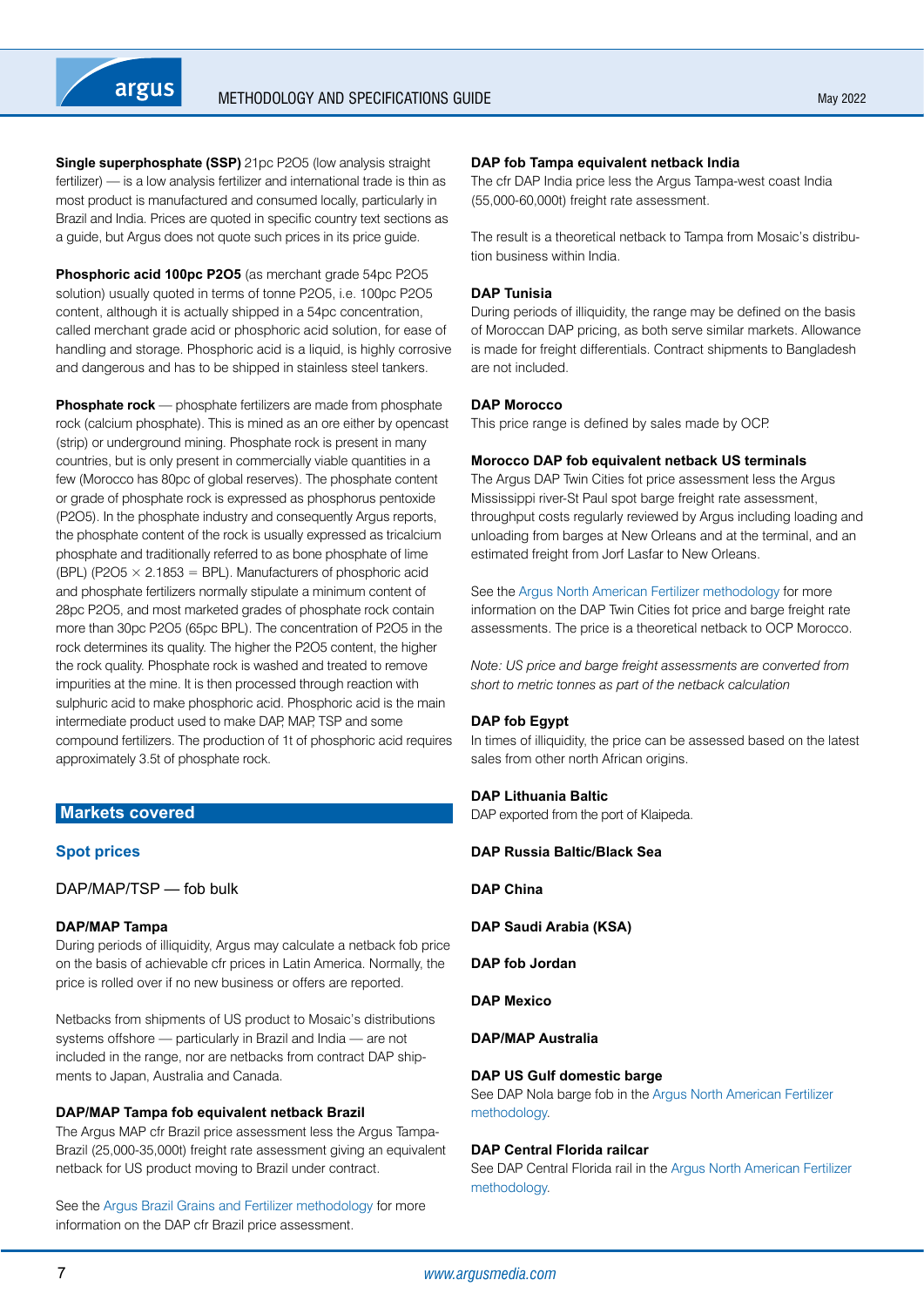<span id="page-7-0"></span>

## **DAP China ex-works**

This price is assessed using the yuan/\$ exchange rate at the time of assessment, usually on Thursday afternoon.

#### **DAP Benelux fot/fob duty paid/duty free**

This is the price in the Benelux/Terneuzen region on an fot basis.

## **MAP Baltic**

#### **MAP China 11-44 fob**

In the absence of liquidity, the price can be defined on the basis of prices in Brazil.

## **MAP China 10-50 fob**

#### **MAP China 11-52 fob**

#### **MAP Morocco**

## **MAP Saudi Arabia (KSA)**

Much of the MAP sold is to Brazil and the US and is done so on a formula basis either directly or through traders. Where this trade is discovered, Argus will assess the price on the basis of cfr prices in Brazil or the US less freight rates to Ras Al Khair. Argus also includes spot business in Brazil and other markets both as direct sales from producers or where traders are involved.

## **TSP Tunisia**

Sales under government-to-government contracts are not considered for inclusion in the assessment.

## **TSP Morocco**

**TSP China**

**TSP eastern Med (Lebanon/Israel)**

DAP/MAP/SSP — cfr bulk

**DAP/MAP cfr bulk Argentina/Uruguay**

## **MAP Brazil**

**MAP 10-50 (ex-China) cfr Brazil** See the [Argus Brazil Grains and Fertilizer methodology.](https://www.argusmedia.com/-/media/Files/methodology/argus-brazil-grains-and-fertilizer.ashx)

**MAP 11-44 (ex-China) cfr Brazil** See the [Argus Brazil Grains and Fertilizer methodology.](https://www.argusmedia.com/-/media/Files/methodology/argus-brazil-grains-and-fertilizer.ashx)

## **MAP South Africa**

## **DAP India**

## **DAP Pakistan**

#### **DAP Turkey**

The price paid by Turkish importers for DAP on a duty free/duty paid basis.

#### **DAP east coast Africa**

Prices given in tenders, for example, are netted to a cfr value accounting for local port and any financing costs.

#### **SSP 19pc P205 cfr Brazil**

See the [Argus Brazil Grains and Fertilizer methodology](https://www.argusmedia.com/-/media/Files/methodology/argus-brazil-grains-and-fertilizer.ashx).

#### **SSP 20pc P205 cfr Brazil**

See the [Argus Brazil Grains and Fertilizer methodology](https://www.argusmedia.com/-/media/Files/methodology/argus-brazil-grains-and-fertilizer.ashx).

DAP — fca bagged

## **DAP bagged fca Romania**

DAP offered on a bagged basis at a defined location in Romania from distributors, typically at a seller's warehouse or terminal.

## **Raw material contracts**

## **Phosphoric acid/t P2O5**

#### **Cfr India**

Assessed and published quarterly. Contract negotiations can be protracted and the price does not always settle promptly. The price is settled quarterly in \$/t P2O5 cfr with 30 days credit. On occasion, the price is settled for six months.

#### **Cfr western Europe**

Assessed and published quarterly. Contract negotiations can be protracted and the price does not always settle promptly. Prices are agreed on a quarterly basis. The price change from quarter to quarter usually tracks the Indian price.

## **Phosphate rock (% BPL)**

#### **Fob Jordan (68-70)**

Assessed and published quarterly. Contract negotiations can be protracted and the price does not always settle promptly.

## **Fob Morocco (69pc)**

Assessed and published quarterly. Contract negotiations can be protracted and the price does not always settle promptly.

#### **Fob Algeria 29-30pc P205 contract**

Assessed and published quarterly. Contract negotiations can be protracted and the price does not always settle promptly.

## **Cfr India (68-70), cfr India (70-72)**

Assessed and published quarterly. Contract negotiations can be protracted and the price does not always settle promptly.

## **Fob Egypt (66)**

Fob Red Sea ports, assessed and published monthly, once a price has been established by the market.

## **Fob Egypt (57-61)**

Fob Red Sea ports, assessed and published monthly, once a price has been established by the market.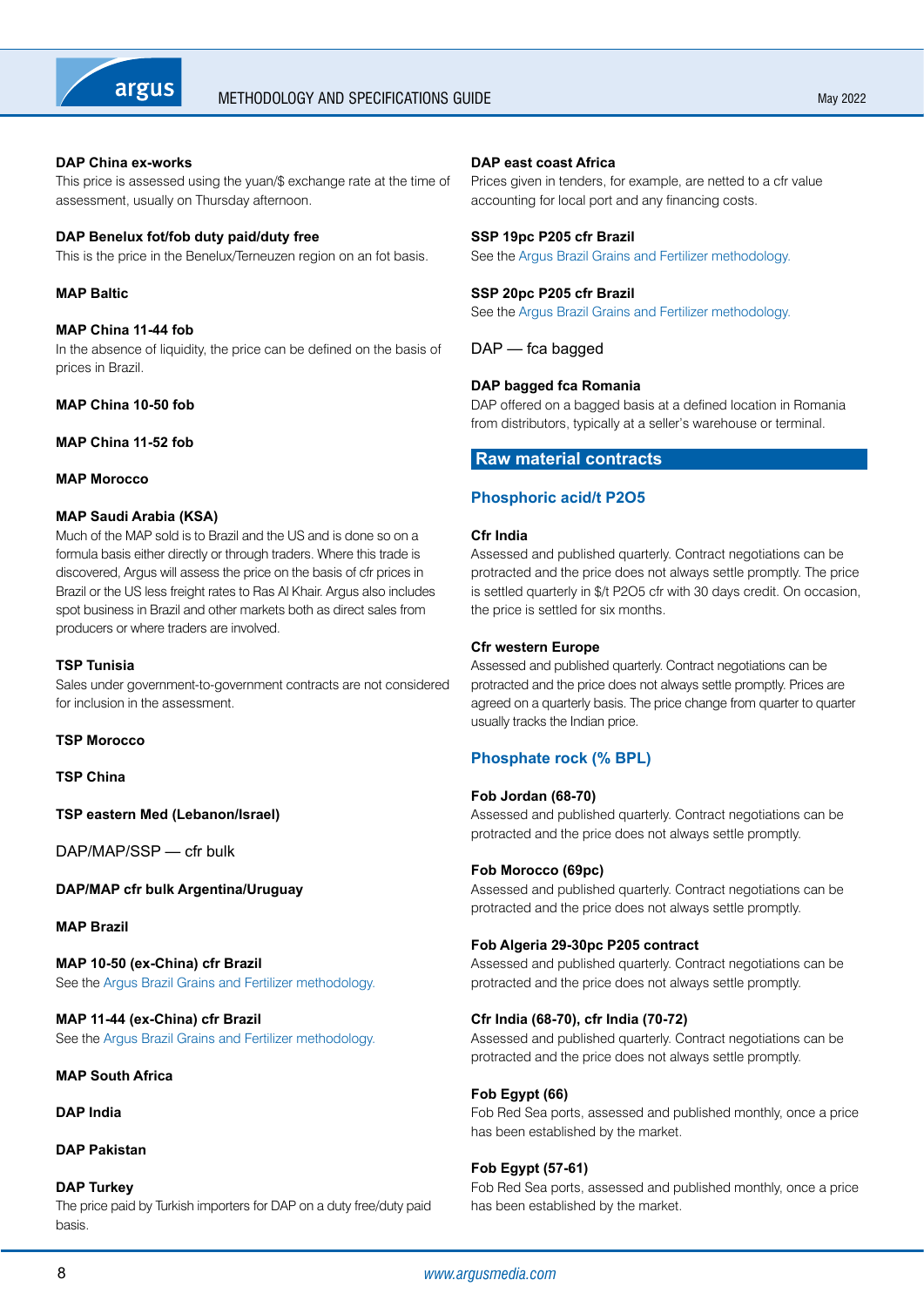<span id="page-8-0"></span>

## **Cfr southeast Asia (57-61)**

Cfr Indonesia and Malaysia, assessed and published monthly, once a price has been established by the market.

## **Ammonia and sulphur import costs**

A calculation of the variable import costs of ammonia and sulphur for DAP production in China, India, north Africa and the US.

Prices are published in \$/t of DAP, assume 0.22t of ammonia and 0.4t of sulphur per tonne of DAP produced and are based on a rolling four-week average of ammonia and sulphur prices to approximate stock use by DAP producers.

## **Underlying price assessments**

#### **China**

Ammonia cfr China spot Sulphur granular cfr China spot

#### **India**

Ammonia cfr India spot Sulphur dry bulk cfr India spot

#### **North Africa**

Ammonia cfr north Africa spot Sulphur lump granular cfr north Africa spot

## **US**

Ammonia cfr US Gulf spot Sulphur molten cfr Tampa contract quarter

See the [Argus Ammonia](https://www.argusmedia.com/-/media/Files/methodology/argus-ammonia.ashx), [Argus Sulphur](https://www.argusmedia.com/-/media/Files/methodology/argus-sulphur.ashx) and [Argus North American](https://www.argusmedia.com/-/media/Files/methodology/argus-north-american-fertilizer.ashx)  [Fertilizer](https://www.argusmedia.com/-/media/Files/methodology/argus-north-american-fertilizer.ashx) methodologies.

## **Relative nutrient values**

The price of various products in their pure P2O5 nutrient form, with the value of nitrogen extracted. As DAP (18pc) and MAP (11pc) contain nitrogen elements, these have been extracted to calculate a pure phosphate nutrient value.

## **Fob DAP Morocco \$/t P2O5, \$/unit**

The value of Moroccan DAP in P2O5 terms per tonne and per unit, useful in comparing Moroccan DAP prices and netbacks to the price of phosphoric acid contracts in India, a relationship that shapes quarterly phosphoric contract negotiations.

#### Calculated as:

 $\frac{4}{100}$  + P2O5 = (DAP Morocco – (18/46\*North Africa Urea))\*100/46 A \$/unit value figure is also provided, calculated as the \$/t P2O5 value divided by 100.

## **Fob DAP China \$/t P2O5, \$/unit**

The value of Chinese DAP fob in P2O5 terms per tonne and per unit, useful in comparing Chinese DAP export values to other phosphate exports and to netbacks from the domestic sector.

#### Calculated as:

 $\frac{1}{2}$ t P2O5 = (DAP China fob – (18/46\*China prilled urea fob))\*100/46 A \$/unit value figure is also provided, calculated as the \$/t P2O5 value divided by 100.

## **Cfr MAP 11-52 Brazil \$/t P2O5, \$/unit**

The value of 11-52 MAP sourced from China for export to Brazil, useful in comparing the relative P2O5 values of 11-52, 10-52 and 11-44. Typically there is a discount in the price of 11-44 and 10-50 to 11-52 when relative nutrient values are taken into account.

Calculated as:

 $\frac{1}{2}$ t P2O5 = (Brazilian MAP 11-52 cfr range – (11/46\*Brazilian granular urea cfr))\*100/52 A \$/unit value figure is also provided, calculated as the \$/t P2O5 value divided by 100.

## **Cfr MAP 11-44 Brazil \$/t P2O5, \$/unit**

Calculated as:  $1/2$ O5 = (Brazilian MAP 11-44 cfr range – (11/46\*Brazilian granular urea cfr))\*100/44 A \$/unit value figure is also provided, calculated as the \$/t P2O5 value divided by 100.

## **Cfr MAP 10-50 Brazil \$/t P2O5 and \$/unit**

Calculated as:  $\frac{4}{5}$  P2O5 = (Brazilian MAP 10-50 cfr range – (10/46\*Brazilian granular urea cfr))\*100/50 A \$/unit value figure is also provided, calculated as the \$/t P2O5 value divided by 100.